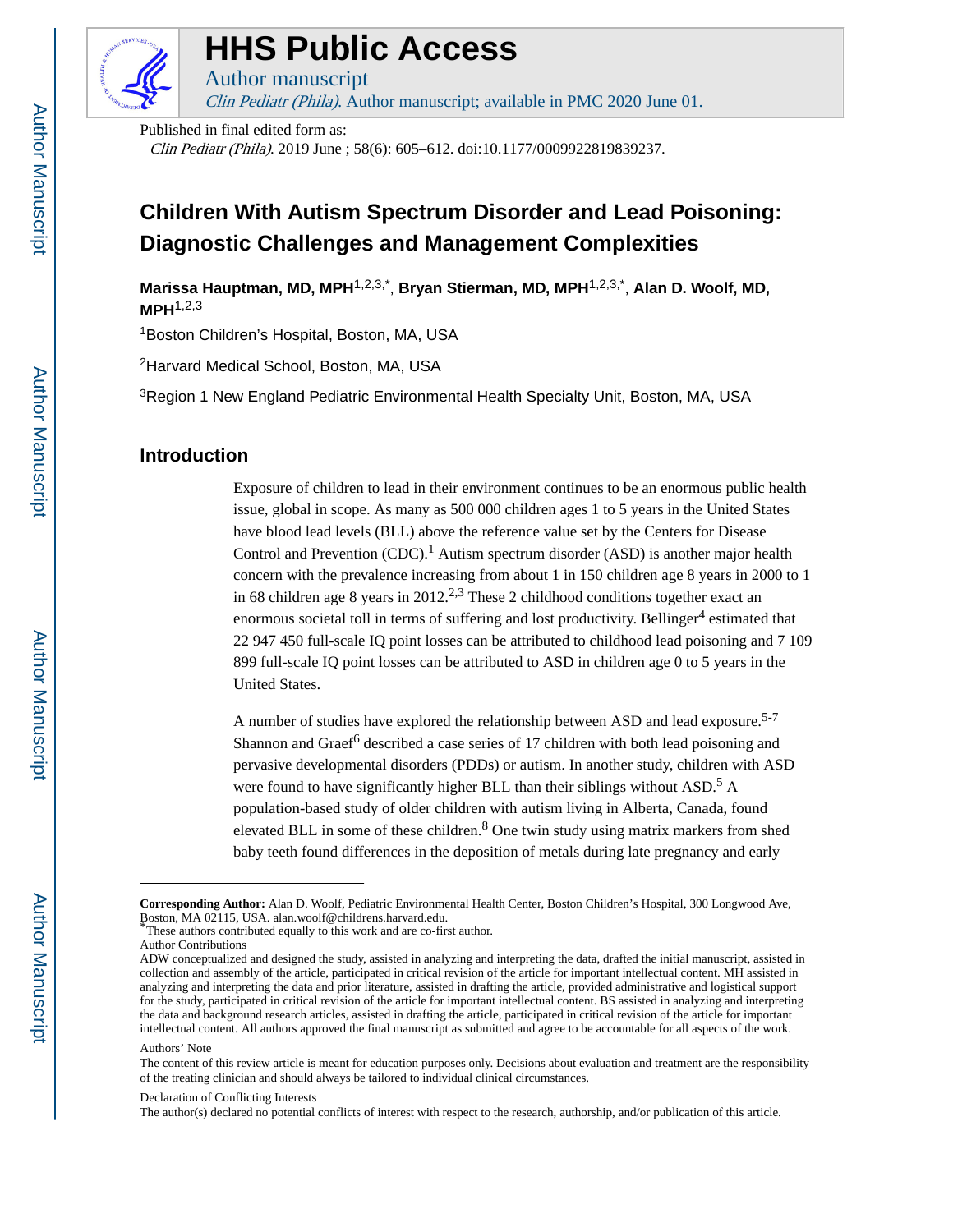Hauptman et al. Page 2

post-natal life between children who later developed ASD and their twin who did not.<sup>9</sup> With evidence of such associations, researchers have called for prospective longitudinal studies into the relationship between environmental lead exposure and behaviors typical of autism.<sup>10</sup>

Published reviews on the management of ASD often advise health care providers to monitor children with ASD and pica behaviors for elevated  $BLL$ .<sup>11-14</sup> However, there is scant literature providing guidance to health care providers regarding how often to conduct such surveillance or how to medically manage children with both ASD and an elevated BLL. In this review, we offer recommendations to clinicians drawing on recently published guidance as well as our own experience caring for families of children suffering from both conditions.

#### **Neurotoxicity of Lead**

Lead is a known neurotoxin, able to produce metabolic and infrastructural perturbations at the molecular and cellular levels of the developing nervous system.<sup>15</sup> Children are much more susceptible to the adverse neurodevelopmental effects of lead than are adults, due to the vulnerability of their nervous system, the postnatal continuation of nervous system maturation, and the increased permeability of neuronal structures to lead's entry.<sup>15</sup> Numerous studies have confirmed adverse neurodevelopmental, neurobehavioral, and cognitive effects of prenatal and postnatal lead exposure.<sup>16,17</sup> Prospective longitudinal studies have demonstrated the long-lasting sequelae of lead exposure on intellectual and academic achievement later in childhood even after apparently low-level exposures with BLL less than 10  $\mu$ g/dL.<sup>18-20</sup> Neurological outcomes include cognitive damage, hearing loss, visual effects, delayed speech acquisition, learning disabilities, lower reading and arithmetic skills, poor attention, deficits of other aspects of executive function, and other educational, behavioral, and emotional problems, which can persist into adolescence and adulthood.19,21-29

#### **Overlapping Conditions: Lead Poisoning and ASD**

Symptoms of ASD share some similar characteristics to the symptoms of lead neurotoxicity noted above.<sup>7</sup> For example, *DSM-5 (Diagnostic and Statistical Manual of Mental Disorders*, 5th edition) criteria for ASD, as detailed by the American Psychiatric Association, includes persistent deficits in social-emotional reciprocity and nonverbal communicative behaviors.<sup>30</sup> Significant language delay and coexisting intellectual disability are notable in many children with ASD.<sup>31</sup> In addition to neurologic and behavioral symptoms, both childhood lead poisoning and ASD are often associated with poor appetite, restricted food choices, and gastrointestinal symptoms, such as constipation or abdominal discomfort.

These similarities may prompt parents and clinicians to wonder whether lead poisoning in a child can cause ASD, and if there might, therefore, be a treatable cause of their child's ASD. However, current scientific evidence does not support this hypothesis. Instead, any association of ASD and lead poisoning is more likely secondary to pica habits, the compulsive chewing and eating of nonfood items, seen commonly in children with ASD. This behavior puts them at high risk for exposure to lead-containing dust and other leadcontaminated objects. The association between such pica behaviors and a higher risk of lead poisoning was described as early as 1976 by Cohen et al.<sup>5</sup> Another study confirmed that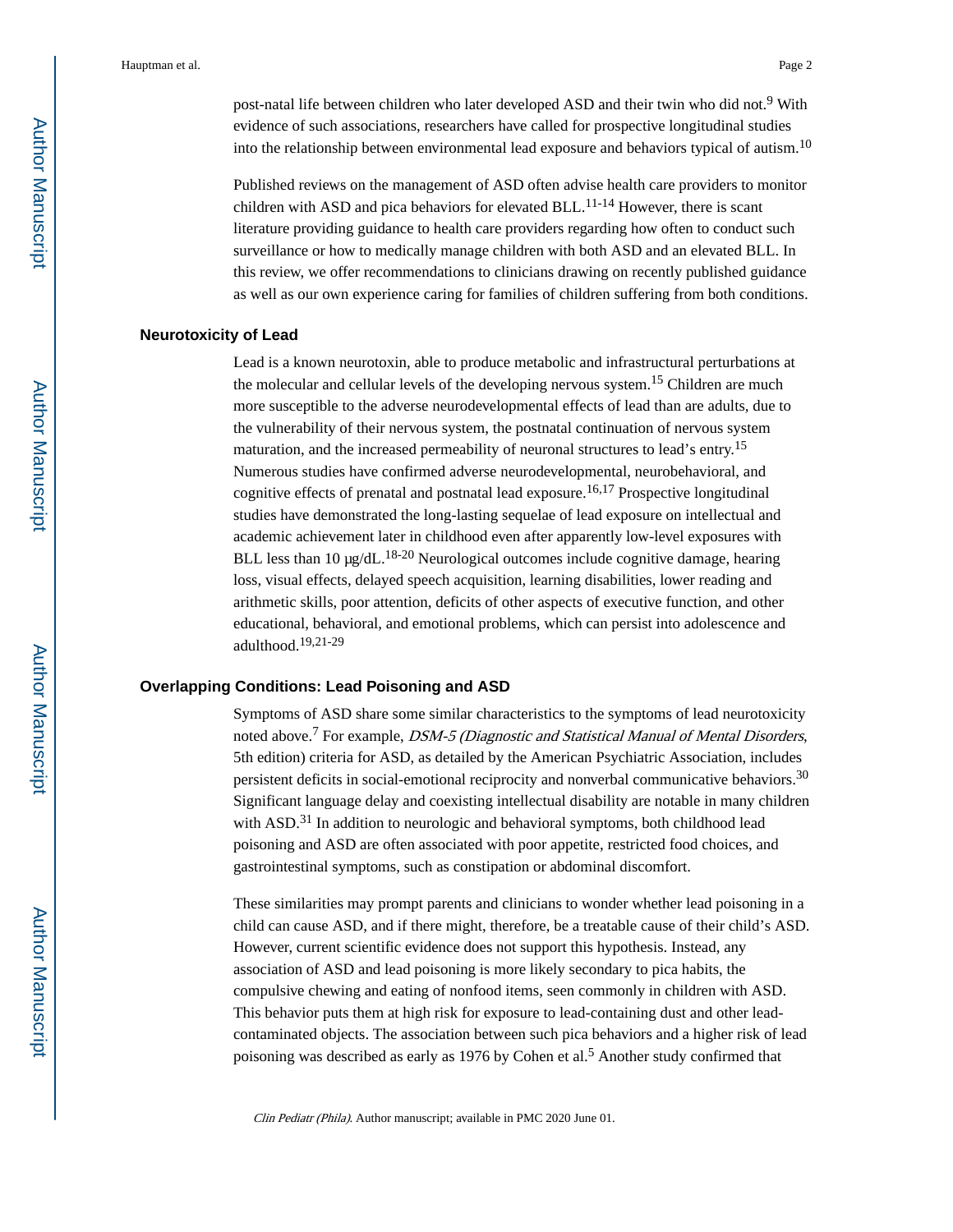children with ASD are more likely to be re-exposed to sources of lead contamination than children without ASD.<sup>6</sup> Unfortunately, the normal hand-mouth behaviors and oral exploratory habits of infancy, which usually extinguish within the preschool years, can persist in children with ASD well into later childhood and beyond such that their risk for lead contamination continues. While these pica behaviors continue, these children also continue to grow taller and stronger, allowing them access to new surfaces and areas of households that may contain lead hazards not previously accessible to them at a younger age. A study that investigated epidemiologic characteristics of severe lead poisoning in New York City found a trend toward severe lead poisoning occurring at older ages in children with ASD compared with the cases without ASD (5.99 years vs 3.69 years, respectively).<sup>32</sup>

#### **Diagnosis**

#### **Misdiagnosis**

Despite some overlapping symptoms, there is no convincing evidence that childhood lead poisoning causes ASD; however, rare cases of misdiagnosis can occur. For example, a case was reported in which a child misdiagnosed with severe autism was found, instead, to suffer from chronic lead poisoning. His hearing improved, with accompanying advancement in neurodevelopmental status (receptive and expressive language), after his very severe lead poisoning was treated successfully with chelation.<sup>5</sup> The risk of lead poisoning in genetic disorders similar to autism, such as Landau-Kleffner syndrome, has also been reported.<sup>33</sup>

Lead poisoning may manifest in a number of different ways in a child with ASD. Although potentially asymptomatic, a child may also become more irritable secondary to abdominal colic from lead. While becoming quiet and more withdrawn may seem like an improvement in the behavior of a child with autism and attention-deficit/hyperactivity disorder, this may actually be the unrecognized beginning of lead-induced encephalopathy, a medical emergency.34 Clinicians should maintain a high level of suspicion for lead poisoning in children with ASD when such symptoms arise.

#### **ASD Risk Factors for Exposure to Lead**

Pica behaviors predispose children with ASD to unrecognized foreign body ingestion, which poses an additional risk if the foreign body contains lead-leaching materials. Pica also predisposes children to ingestion of other nonfood items that may be contaminated with lead such as dirt, house dust, and paint chips. Because of their restricted diets and related nutritional deficiencies, children with ASD may be iron deficient, a known comorbidity of lead poisoning.<sup>35</sup> As evidenced by mouse studies, the presence of iron deficiency may enhance gastrointestinal uptake of lead, predisposing those with lead exposure to elevated blood lead levels.<sup>36</sup>

#### **Routine Screening and BLL Testing**

Providers should be aware of the recommended universal or targeted lead screening guidelines in their locality and, at a minimum, adhere to these guidelines. Most children with ASD will require enhanced and extended monitoring for lead poisoning. Table 1 offers some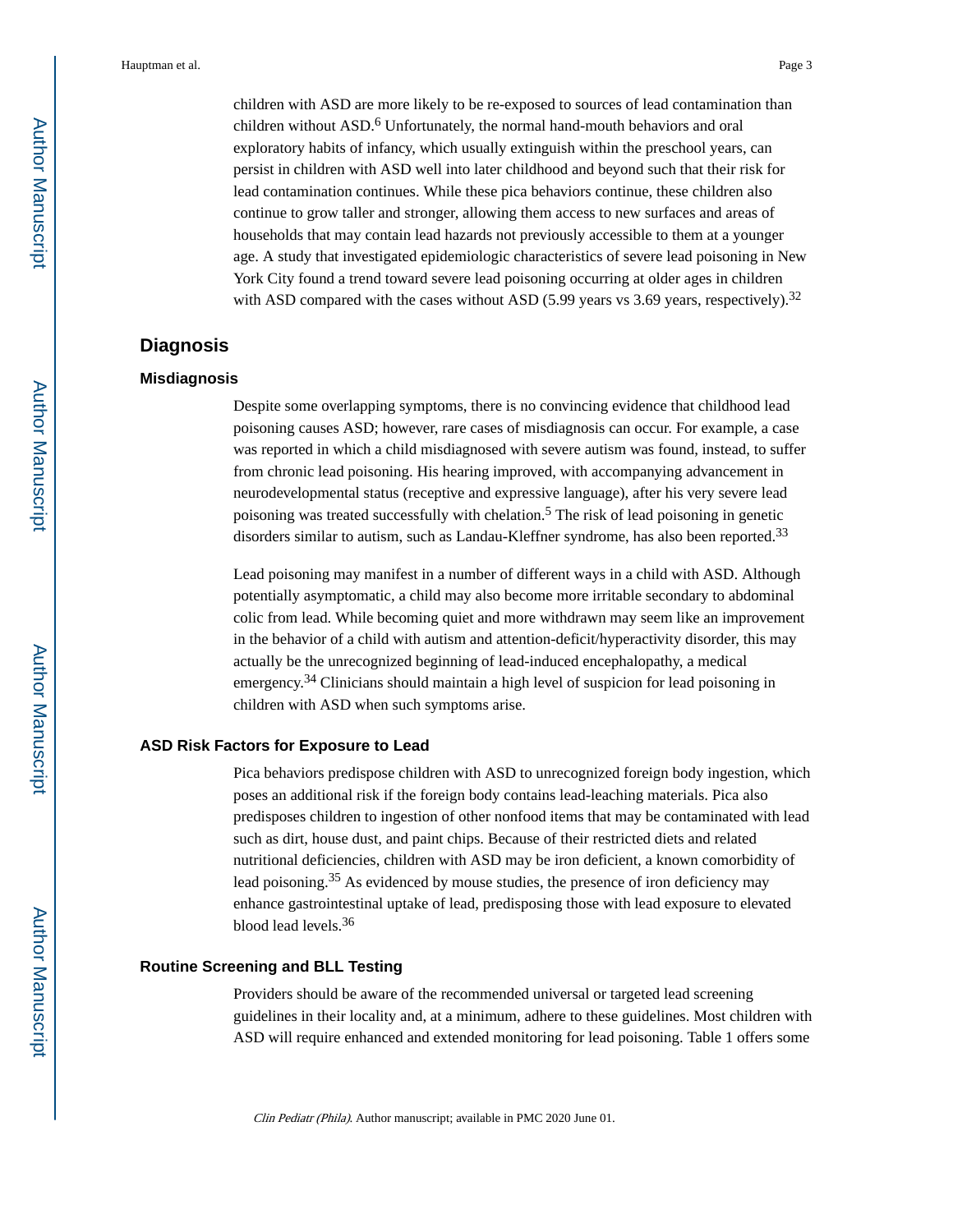recommendations to clinicians regarding screening and diagnosis of lead poisoning in children with ASD.

Some parents take their children to alternative health care providers for assessment of their ASD. These providers may send hair and/or urine for analysis of metals. Hair is a complex medium that is technically difficult to assay with precision. The interpretation of levels of metals found to be elevated in such an analysis has been challenged.37 Hair analyses have been shown to be unreliable when performed in commercial laboratories.<sup>38,39</sup> Children with reports of elevated hair lead levels often have very low BLLs, no evidence of exposure to environmental lead, and no need for medical management. In such cases a venous BLL can be obtained to determine the child's actual lead burden.

#### **Management**

Table 2 lists some key features of children suffering from both an elevated BLL and ASD. The complexity of the medical needs of the child with both ASD and an elevated BLL demands a thoughtful, comprehensive, coordinated, and multidisciplinary approach to their care. Social, educational, economic, housing, and occupational challenges confront their parents and guardians. The coordinated team approach often includes involvement of a variety of professionals: physicians and nurse practitioners, developmental specialists, nurses, physical and occupational specialists, pharmacists, social workers, case managers, state and local public health workers, private housing inspectors, certified lead abatement firms and remodeling construction specialists, plumbers, landlords, bankers and/or loan agency staff, teachers and school officials, daycare workers, and other community-level professionals. Primary care providers and developmental medicine specialists often must act as a coordinator of these important resources and advocate on behalf of the family. Below are some special considerations that warrant attention in treating children with ASD and lead poisoning.

#### **Outpatient Management**

Children with lead poisoning require close medical monitoring with frequent office visits and even occasional emergency department referrals. Table 3 gives recommendations for clinicians in office practice managing children with both ASD and an elevated BLL.

#### **Hospitalization**

Children with ASD and lead poisoning may need to be hospitalized for a number of reasons. If they have a BLL  $\frac{70 \text{ µg}}{\text{dL}}$  and/or have evidence of lead encephalopathy, then hospitalization, often triaged to a critical care unit, is the safest course of management. Admittedly, recognizing lead encephalopathy can be difficult in children with ASD who have baseline behavioral problems, though parents are often able to note any changes in their child's mental status. Children with lower BLLs, such as those with BLL 45 to 69 μg/dL, may also require hospitalization for chelation if compliance with oral medication-taking is questionable and/or a lead-safe home environment cannot be assured.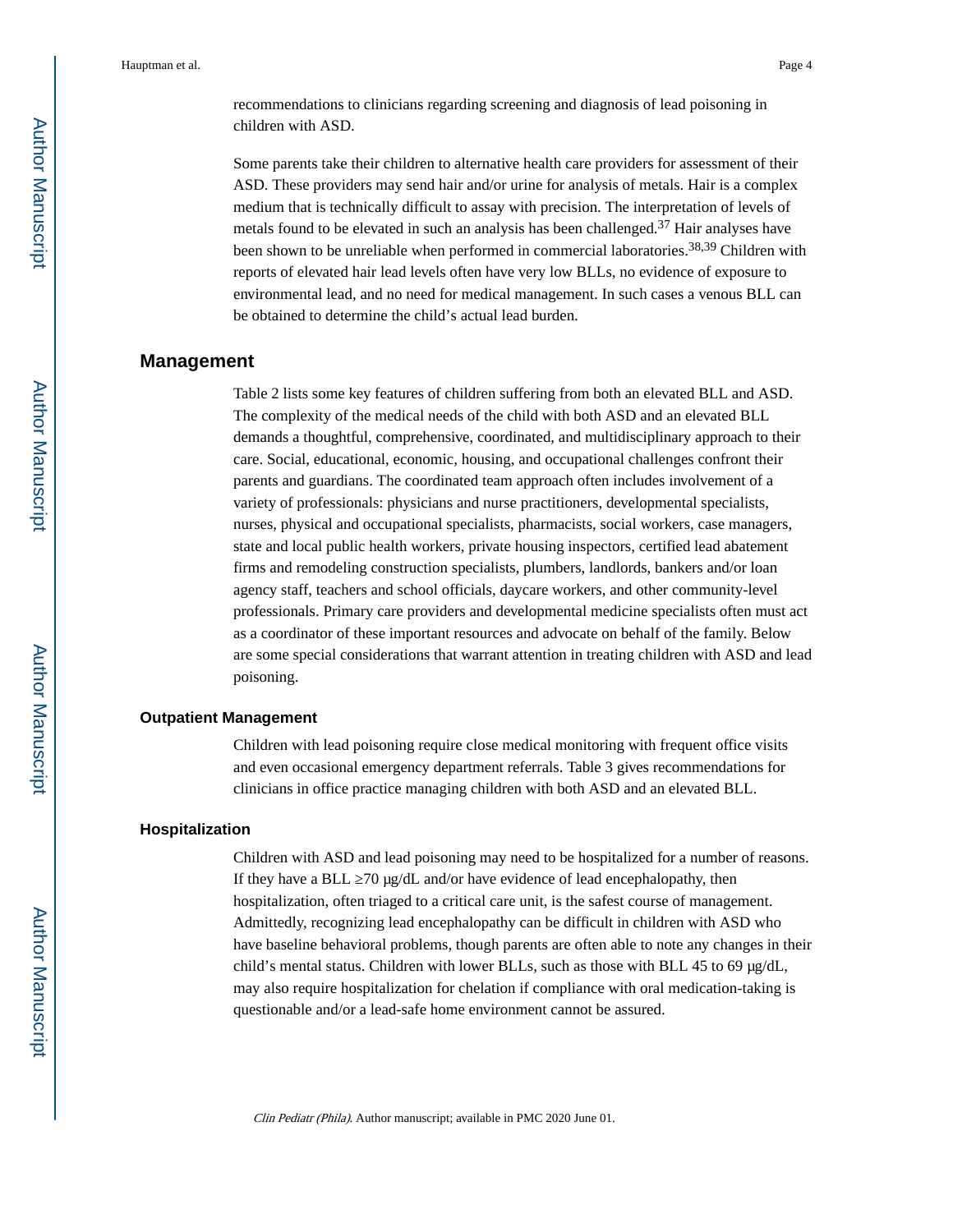Hospitalization can be a very difficult time for both the patient and their family, especially in a child with ASD. Table 4 lists some recommendations for clinicians to consider when hospitalizing a patient with ASD for inpatient management of severe lead poisoning.

#### **Chelation**

Table 5 addresses chelation in children with ASD whose lead poisoning is severe enough to consider use of these medications to lower the body's burden of lead. Details of specific chelants have been reviewed elsewhere.<sup>41</sup> All of the chelants used to treat lead poisoning can have serious adverse effects, such as bone marrow suppression, nephrotoxicity, chemical hepatitis, allergic rashes, and gastrointestinal disturbances. Administration of iron supplementation or foods with milk, zinc, or iron may decrease the absorption of dpenicillamine.<sup>42</sup> The clinician contemplating use of such medications should review these potential adverse effects with the parents/guardians in obtaining their consent for treatment.

Treating a child with ASD with a parenteral medication like  $CaNa<sub>2</sub>EDTA$  requires insertion of an intravenous catheter, which in our experience is likely to be pulled out, interfering with the necessary continuous therapy. Nurses are challenged with protecting the IV's (intravenous) integrity in a child with ASD so that therapy is not interrupted.

The oral chelant medications used in medical management of moderate-severe lead poisoning are not "kid friendly." They have sulfur or amines in them causing them to taste bad and smell like rotten eggs. Getting a child with autism to swallow either d-penicillamine or dimercaptosuccinic acid can be a challenge. Disguising the medication by mixing it in a child's favorite food, such as applesauce or peanut butter, is a strategy successfully employed by many parents. However, children with ASD often have restricted diets. By disguising dimercaptosuccinic acid in their food, there is the risk that they will recognize it and potentially reject one of the few foods contributing to their nutrition. Thus, adherence to the twice or 3-times daily dosing schedule can be particularly difficult.

The use of chelants to treat ASD itself in children who do not have documented lead poisoning is discouraged as a scientifically unfounded practice that may produce untoward consequences or even neurotoxic adverse effects.43-45 Several iatrogenic deaths due to hypocalcaemia have been reported by the mistaken use by alternative practitioners of Na<sub>2</sub> EDTA instead of  $CaNa<sub>2</sub>$  EDTA in the treatment of children with lead poisoning, including children with ASD who had lead poisoning.46-48

#### **Multiple Medications**

A child with ASD may be taking a regimen of daily medications, such as anticonvulsants, antipsychotics, or serotonin reuptake inhibitors.49 The clinician must be cognizant of concomitant adverse effects if supplemental iron or chelation medications must be added to his or her regimen. There may be new side-effects or little studied drug-drug interactions to consider in the treatment of these patients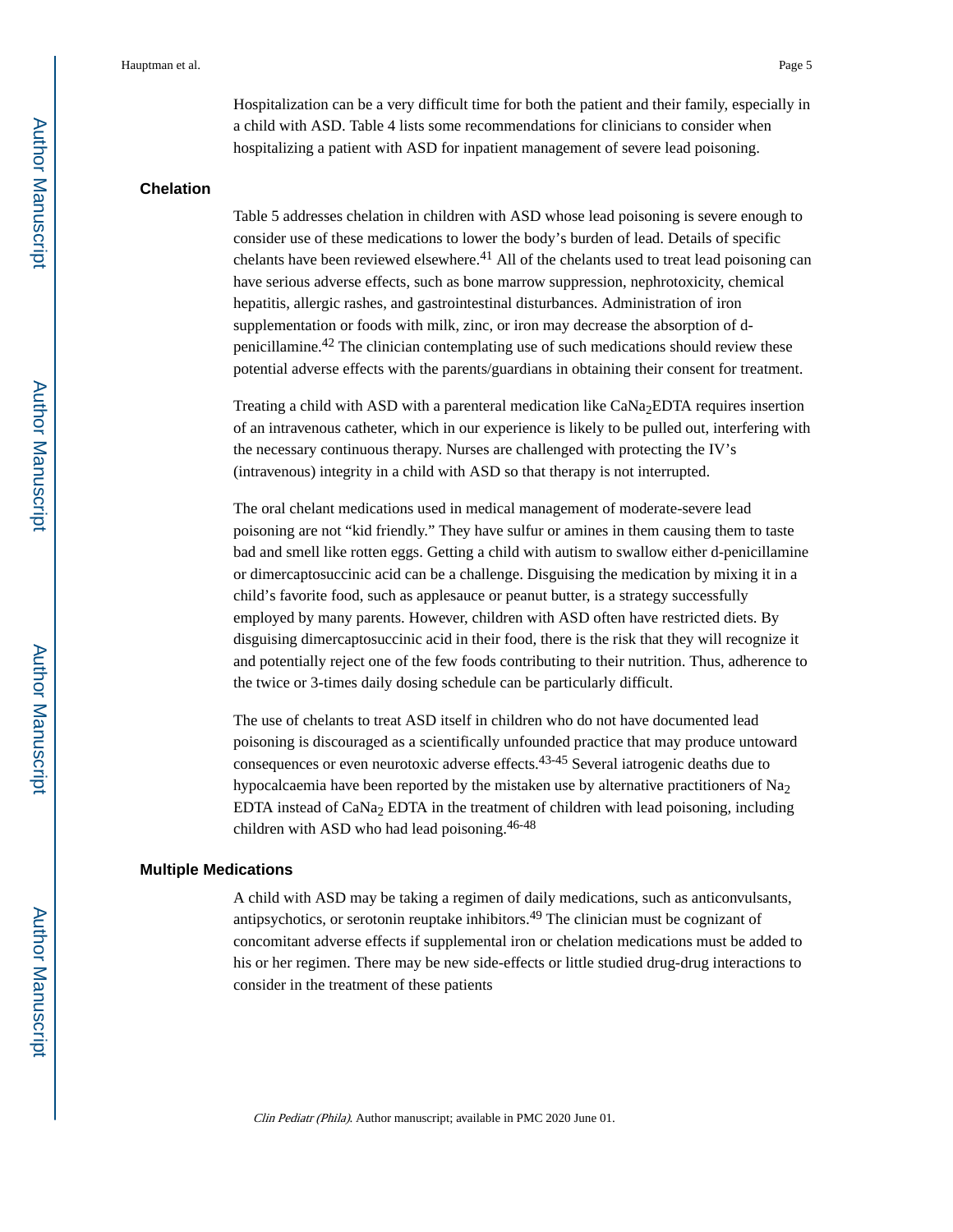#### **Alternative Therapies**

Some parents take their children to alternative health care providers for assessment of their ASD. Complementary and alternative therapies proposed in patients with ASD range in safety from generally safe to dangerous and range in efficacy from ineffective to effective to unknown efficacy.<sup>50</sup> When alternative practitioners find the hair or urine lead elevated, such practitioners may recommend chelation or unconventional, scientifically unsupported, costly, and potentially dangerous detoxification regimens.<sup>50</sup> These children may have very low BLLs and no evidence of exposure to environmental lead and therefore no need for such management strategies.

#### **Dietary Challenges**

Some children with ASD may have nutritional deficiencies, such as iron, calcium, magnesium, or vitamin D. Iron-deficiency anemia is a known comorbidity of childhood lead poisoning.51 Such deficiencies may result in increased lead absorption through the intestinal wall active transport system for metals. Ensuring adequate dietary or supplemental sources of iron, magnesium, calcium, and vitamin D are likely to help protect the child from lead absorption in the gastrointestinal tract.

#### **Developmental Monitoring and Services**

Some children with elevated blood lead levels may have previously undiagnosed ASD or other developmental delays. Indeed, there has been a recommendation that all children with an elevated BLL receive Early Intervention Program services.<sup>52</sup> Some children with ASD, recognized or unrecognized, may not be getting ABA special educational services for which they are qualified and deserve.

#### **Economics and Social Environment**

The lead abatement of a residence often requires days or weeks to accomplish. During the work, for safety, children cannot stay in the house and the family must relocate to a second temporary residence, such as another hazard-free apartment or house, hotel, shelter, or the home of a family member or friend. Such a move interferes with the family's usual routines and transitions the children to new surroundings, which may have noise-level restrictions and other constraints. Children with autism have difficulty tolerating changes in their routine. They often react negatively with transitions and changes in their caretakers, teachers, or living environments. The abatement of lead hazards in a home can be costly to the parents. This adds an economic burden on a family already laboring under multiple stressors. The necessity of close medical monitoring and/or hospitalization requires that the parent miss considerable days of work and may threaten the parent's job security, adding to family stress.

#### **Legal Advocacy**

Federal policies and lead regulations in many states protect children under the age of 6 years from lead hazards in their environment, requiring hazard abatement if the child is found to have an elevated lead level and lead-contaminated surfaces are discovered at the time of inspection of their residence. These laws were designed with younger children in mind,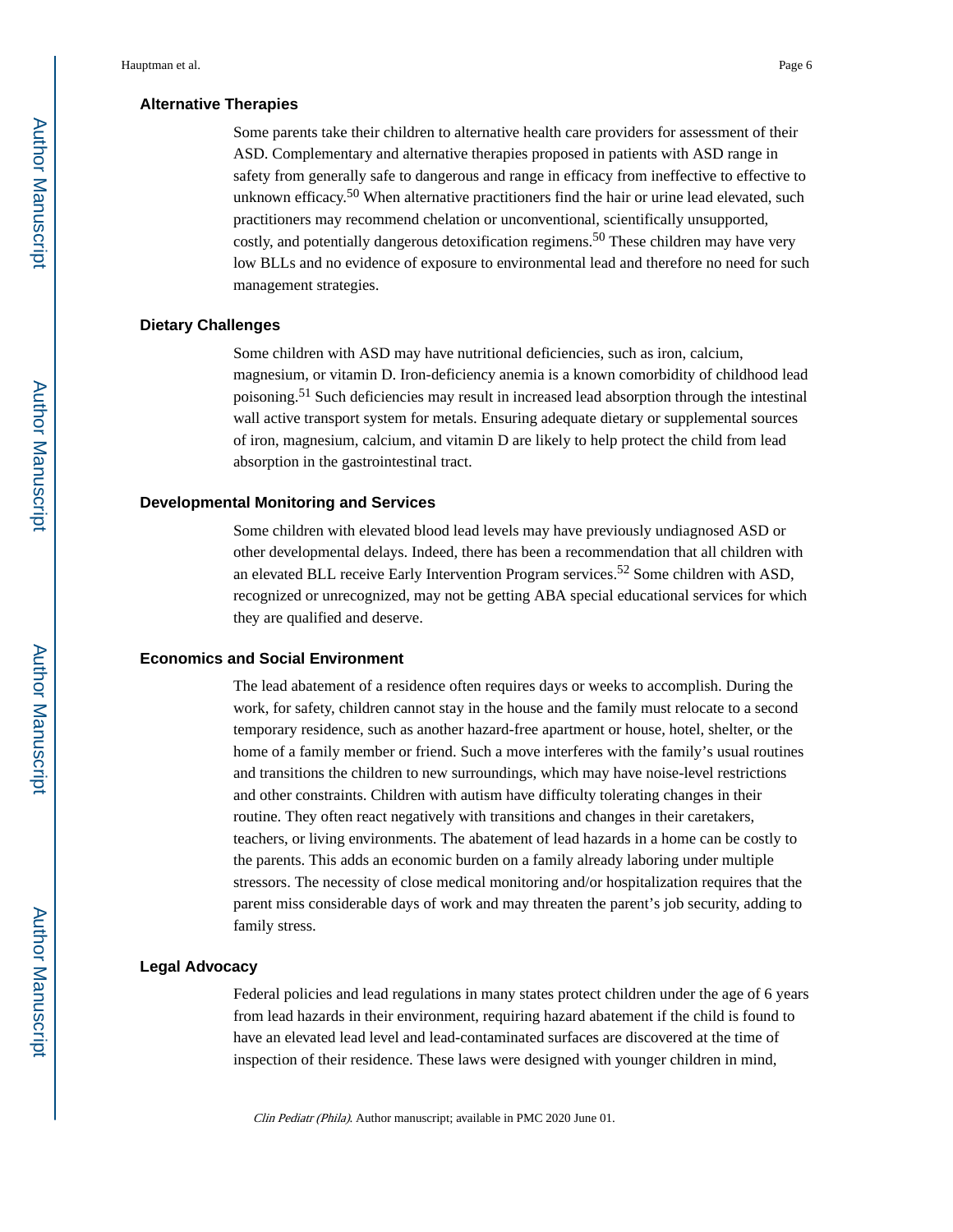since they are most vulnerable to the deleterious effects of lead and explore their environment through pica and hand-to-mouth behaviors. However, both pica and oral exploratory habits may not extinguish in preschool years in children with ASD and instead persist throughout childhood and into adolescence. Laws regarding residential lead hazards are not adequately protective for children with ASD and persistent pica behaviors living in a contaminated environment. They may not be afforded the same rights to a lead-free environment as younger children who have been exposed to lead.

#### **Conclusions**

We have reviewed the prevalence of both childhood lead poisoning and ASD, the neurologic vulnerability of young children to both conditions, the relationship between lead exposure and ASD, and the diagnosis and management of children with both elevated BLL and ASD. Childhood lead poisoning adds a number of considerable burdens to any family's ability to function in everyday life: worrisome long-term health concerns regarding their children, economic considerations in bringing their housing into hazard-free compliance, complex medical protocols and therapies to avert lead's toxic effects, special education needs of the children, transitional housing during residential remediation, insecurity about the safety of secondary homes (eg, uninspected family day care facilities or grandparents' homes), missed time from work and/or school, and parental feelings of guilt, inadequacy, and loss of control. All of these stressors, and more, are magnified in the families of children with ASD and lead poisoning. The astute clinician will recognize where compromises can be made and where adherence to protocol is necessary in the management of these patients. Health care providers must strive to advocate for these families and mitigate the ill effects of lead exposure on their child's development, while maximizing their health as well as their social and educational welfare.

#### **Acknowledgments**

#### Funding

The author(s) disclosed receipt of the following financial support for the research, authorship, and/or publication of this article: This publication was supported by the cooperative agreement award number 1U61TS000237-05 from the Agency for Toxic Substances and Disease Registry (ATSDR). Its contents are the responsibility of the authors and do not necessarily represent the official views of the Agency for Toxic Substances and Disease Registry (ATSDR). The US Environmental Protection Agency (EPA) supports the PEHSU by providing funds to ATSDR under Inter-Agency Agreement Number DW-75-95877701. Neither EPA nor ATSDR endorse the purchase of any commercial products or services mentioned in PEHSU publications.

#### **References**

- 1. Centers for Disease Control and Prevention. Lead.<https://www.cdc.gov/nceh/lead/>. Accessed December 27, 2018.
- 2. Centers for Disease Control and Prevention. Autism spectrum disorder (ASD): data and statistics on autism spectrum disorder. <https://www.cdc.gov/ncbddd/autism/data.html>. Accessed December 27, 2018.
- 3. Christensen DL, Baio J, Braun KVN, et al.; Centers for Disease Control and Prevention. Prevalence and characteristics of autism spectrum disorder among children aged 8 years—autism and developmental disabilities monitoring network, 11 sites, United States, 2012. MMWR Surveill Summ. 2016;65(3):1–23. doi:10.15585/mmwr.ss6503a1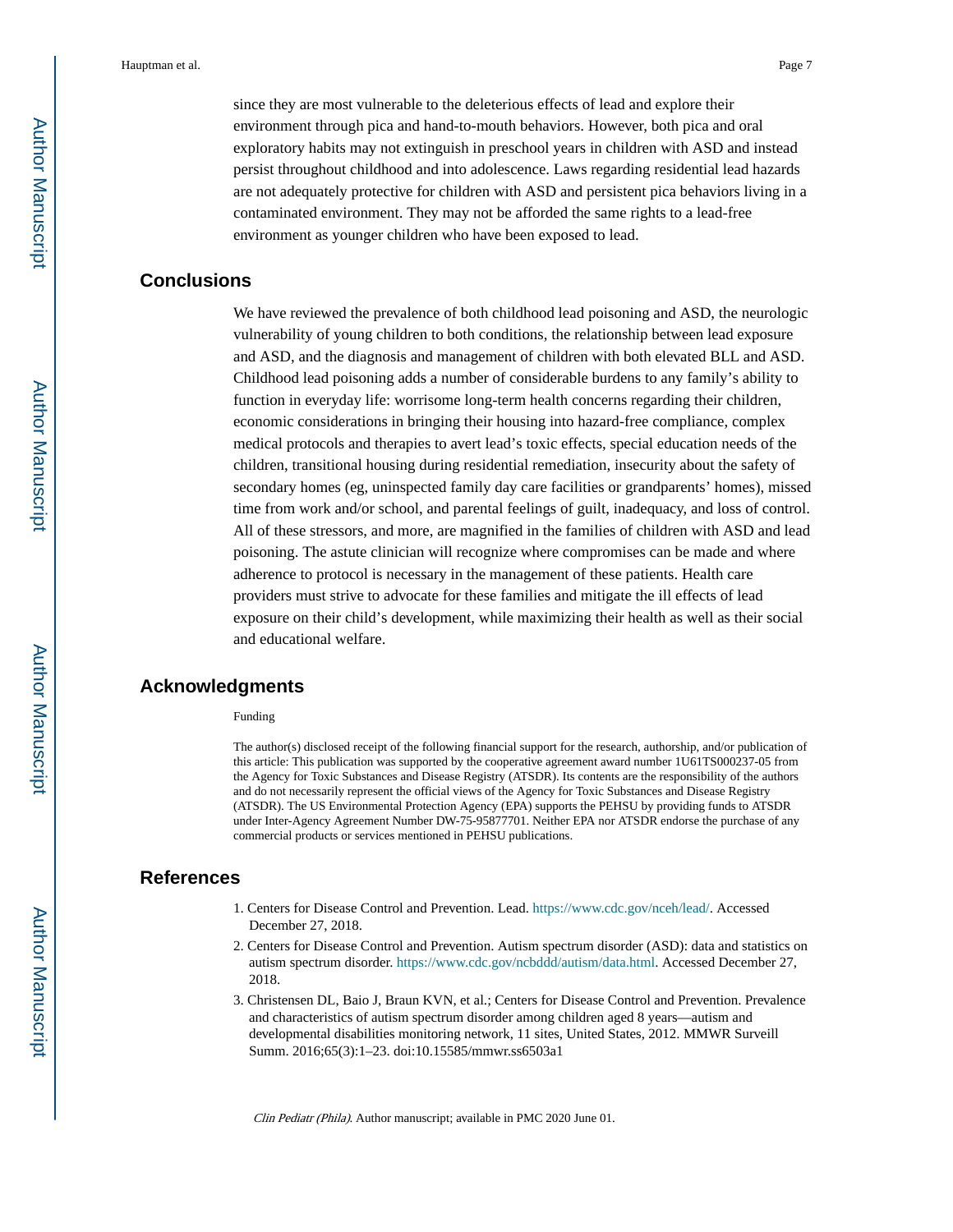Hauptman et al. Page 8

- 4. Bellinger DC. A strategy for comparing the contributions of environmental chemicals and other risk factors to neurodevelopment of children. Environ Health Perspect. 2011;120:501–507. doi:10.1289/ ehp.1104170 [PubMed: 22182676]
- 5. Cohen DJ, Johnson WT, Caparulo BK. Pica and elevated blood lead level in autistic and atypical children. Am J Dis Child. 1976;130:47–48. [PubMed: 813517]
- 6. Shannon M, Graef JW. Lead intoxication in children with pervasive developmental disorders. J Toxicol Clin Toxicol. 1996;34:177–181. [PubMed: 8618251]
- 7. Lidsky TI, Schneider JS. Autism and autistic symptoms associated with childhood lead poisoning. J Appl Res. 2005;5:80–87.
- 8. Clark B, Vandermeer B, Simonetti A, Buka I. Is lead a concern in Canadian autistic children? Paediatr Child Health. 2010;15:17–22. [PubMed: 21197164]
- 9. Arora M, Reichenberg A, Willfors C, et al. Fetal and postnatal metal dysregulation in autism. Nature Comm. 2017;8:1–10. doi:10.1038/ncomms154903
- 10. Rauh VA, Margolis AE. Research review: environmental exposures, neurodevelopment, and child mental health—new paradigms for the study of brain and behavioral effects. J Child Psychol Psychiatry. 2016;57:775–793. doi:10.1111/jcpp.12537 [PubMed: 26987761]
- 11. Myers SM, Johnson CP; American Academy of Pediatrics Council on Children With Disabilities. Management of children with autism spectrum disorders. Pediatrics. 2007;120:1162–1182. doi: 10.1542/peds.2007-2362 [PubMed: 17967921]
- 12. Barbaresi WJ, Katusic SK, Voigt RG. Autism: a review of the state of the science for pediatric primary health care clinicians. Arch Pediatr Adolesc Med. 2006;160:1167–1175. doi:10.1001/ archpedi.160.11.1167 [PubMed: 17088521]
- 13. Hussain J, Woolf AD, Sandel M, Shannon MW. Environmental evaluation of a child with developmental disability. Pediatr Clin North Am. 2007;54:47–62. doi:10.1016/j.pcl.2006.11.004 [PubMed: 17306683]
- 14. Golnick A, MacCabee-Ryavboy N. Autism: clinical pearls for primary care. Contemp Pediatr. 2010;27: 42–60.
- 15. Lidsky TI, Schneider JS. Lead neurotoxicity in children: basic mechanisms and clinical correlates. Brain. 2003;126(pt 1):5–19. doi:10.1093/brain/awg014 [PubMed: 12477693]
- 16. Dietrich KN, Krafft KM, Bornschein RL, et al. Low-level fetal lead exposure effect on neurobehavioral development in early infancy. Pediatrics. 1987;80:721–730. [PubMed: 2444921]
- 17. Bellinger D, Leviton A, Waternaux C, Needleman H, Rabinowitz M. Longitudinal analyses of prenatal and postnatal lead exposure and early cognitive development. N Engl J Med. 1987;316:1037–1043. doi:10.1056/NEJM198704233161701 [PubMed: 3561456]
- 18. Bellinger DC, Stiles KM, Needleman HL. Low-level lead exposure, intelligence and academic achievement: a long-term follow-up study. Pediatrics. 1992;90:855–861. [PubMed: 1437425]
- 19. Lanphear BP, Dietrich K, Auinger P, Cox C. Cognitive deficits associated with blood lead concentrations <10 μg/dL in US children and adolescents. Public Health Rep. 2000;115:521–529. [PubMed: 11354334]
- 20. Canfield RL, Henderson CR Jr, Cory-Slechta DA, Cox C, Jusko TA, Lanphear BP. Intellectual impairment in children with blood lead concentrations below 10 μg per deciliter. NEngl J Med. 2003;348:1517–1526. doi:10.1056/NEJMoa022848
- 21. McLaine P, Navas-Acien A, Lee R, Simon P, Diener-West M, Agnew J. Elevated blood lead levels and reading readiness at the start of kindergarten. Pediatrics. 2013;131:1081–1089. doi:10.1542/ peds.2012-2277 [PubMed: 23669514]
- 22. Lanphear BP, Hornung R, Khoury J, et al. Low-level environmental lead exposure and children's intellectual function: an international pooled analysis. Environ Health Perspect. 2005;113:894– 899. [PubMed: 16002379]
- 23. Nigg JT, Nikolas M, Knottnerus GM, Cavanagh K, Friderici K. Confirmation and extension of association of blood lead with attention-deficit/hyperactivity disorder (ADHD) and ADHD symptom domains at population-typical exposure levels. J Child Psychol Psychiatry. 2010;51:58-65. doi:10.1111/j.1469-7610.2009.02135.x [PubMed: 19941632]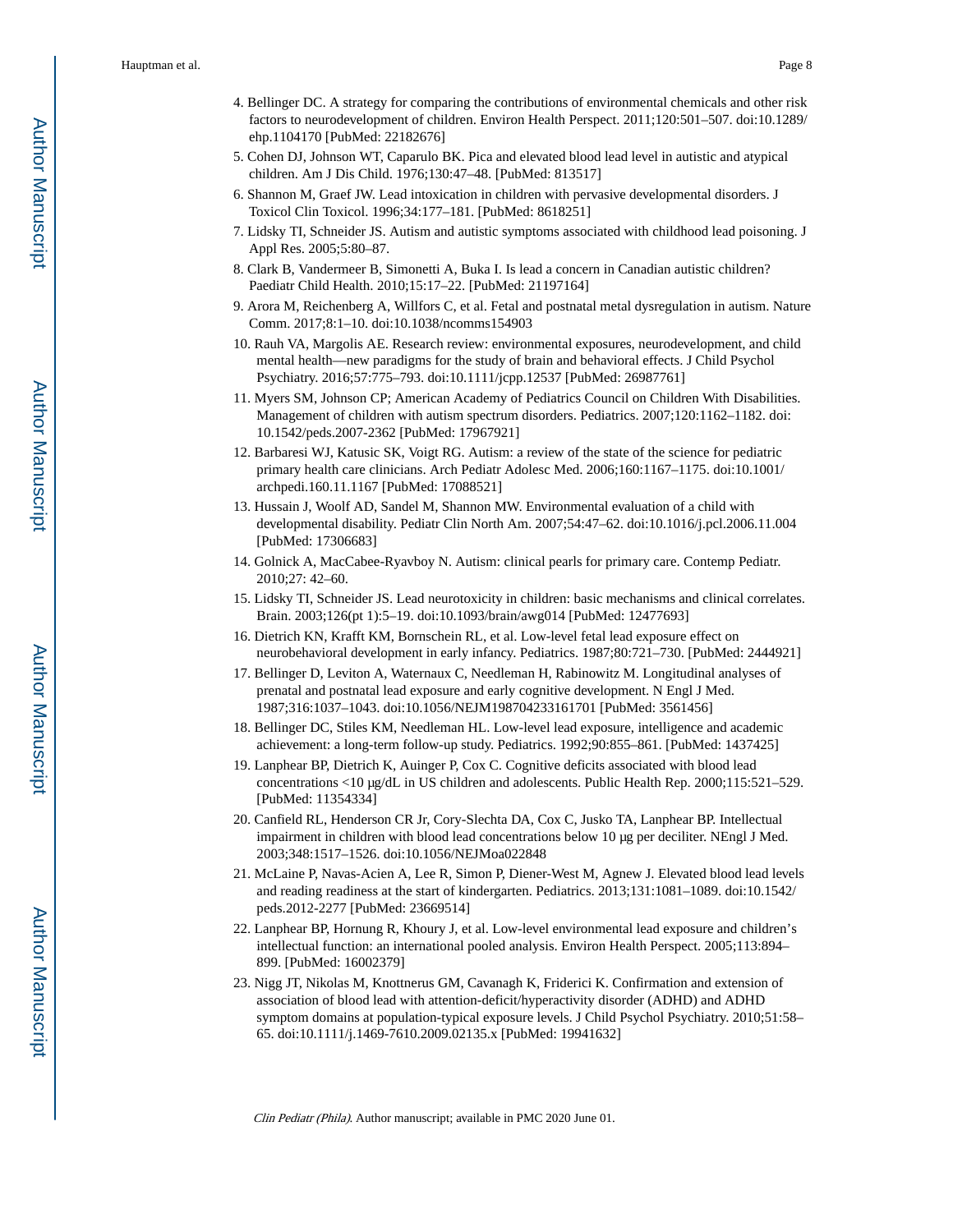- 24. Liu J, Liu X, Wang W, et al. Blood lead concentrations and children's behavioral and emotional problems. JAMA Pediatr. 2014;168:737–745. doi:10.1001/jamapediatrics.2014.332 [PubMed: 25090293]
- 25. Yuan W, Holland SK, Cecil KM, et al. The impact of early childhood lead exposure on brain organization: a functional magnetic resonance imaging study of language function. Pediatrics. 2006;118:971–977.doi:10.1542/peds.2006-0467 [PubMed: 16950987]
- 26. Sanders T, Liu Y, Buchner V, Tchounwou PB. Neurotoxic effects and biomarkers of lead exposure: a review. Rev Environ Health. 2009;24:15–45. [PubMed: 19476290]
- 27. Mason LH, Harp JP, Han DY. Pb neurotoxicity: neuropsychological effects of lead toxicity. Biomed Res Int. 2014;2014:840547. doi:10.1155/2014/840547 [PubMed: 24516855]
- 28. Winter AS, Sampson RJ. From lead exposure in early childhood to adolescent health: a Chicago birth cohort. Am J Public Health. 2017;107:1496–1501. doi:10.2105/AJPH.2017.303903 [PubMed: 28727523]
- 29. Reuben A, Caspi A, Belsky DW, et al. Association of childhood blood lead levels with cognitive function and socioeconomic status at age 38 years and with IQ change and socioeconomic mobility between childhood and adulthood. JAMA. 2017;317:1244–1251. doi:10.1001/jama. 2017.1712 [PubMed: 28350927]
- 30. Nucklos CC. Autism spectrum disorder In: Diagnostic and Statistical Manual of Mental Disorders. 5th ed. Arlington, VA: American Psychiatric Association Publishing; 2013:24–25.
- 31. Johnson CP, Myers SM; American Academy of Pediatrics Council on Children With Disabilities. Identification and evaluation of children with autism spectrum disorders. Pediatrics. 2007;120:1183–1215. doi:10.1542/peds.2007-2361 [PubMed: 17967920]
- 32. Keller B, Faciano A, Tsega A, Ehrlich J. Epidemiologic characteristics of children with blood lead levels ≥45 μg/dL. J Pediatr. 2017;180:229–234. doi:10.1016/j.jpeds.2016.09.017 [PubMed: 27771006]
- 33. Zeager M, Heard T, Woolf AD. Lead poisoning in two children with Landau-Kleffner syndrome. Clin Toxicol (Phila). 2012;50:448. doi:10.3109/15563650.2012.685523 [PubMed: 22578276]
- 34. George M, Heeney MM, Woolf AD. Encephalopathy from lead poisoning masquerading as a flulike syndrome in an autistic child. Pediatr Emerg Care. 2010;26:370–373. doi:10.1097/PEC. 0b013e3181db2237 [PubMed: 20453792]
- 35. Latif A, Heinz P, Cook R. Iron deficiency in autism and Asperger syndrome. Autism. 2002;6:103– 114. doi:10.1177/1362361302006001008 [PubMed: 11918106]
- 36. Elsenhans B, Janser H, Windisch W, Schümann K. Does lead use the intestinal absorptive pathways of iron? Impact of iron status on murine <sup>210</sup>Pb and <sup>59</sup>Fe absorption in duodenum and ileum in vivo. Toxicology. 2011;284:7–11. doi:10.1016/j.tox.2011.03.005 [PubMed: 21397655]
- 37. Harkins DK, Susten AS. Hair analysis: exploring the state of the science. Environ Health Perspect. 2003;111:576–578. [PubMed: 12676618]
- 38. Seidel S, Kreutzer R, Smith D, McNeel S, Gilliss D. Assessment of commercial laboratories performing hair mineral analysis. JAMA. 2001;285:67–72. [PubMed: 11150111]
- 39. Steindel SJ, Howanitz PJ. The uncertainty of hair analysis for trace metals. JAMA. 2001;285:83– 85. [PubMed: 11150115]
- 40. Weitlauf AS, McPheeters ML, Peters B, et al. Comparative Effectiveness Review No. 137: Therapies for Children with Autism Spectrum Disorder: Behavioral Interventions Update. Rockville, MD: Agency for Healthcare Research and Quality; 2014.
- 41. Hauptman M, Bruccoleri R, Woolf AD. An update on childhood lead poisoning. Clin Pediatr Emerg Med. 2017;18:181–192. doi:10.1016/j.cpem.2017.07.010 [PubMed: 29056870]
- 42. Cuprimine [package insert]. Bridgewater, NJ: Valeant Pharmaceuticals North America LLC; 2018.
- 43. Smith D, Strupp BJ. The scientific basis for chelation: animal studies and lead chelation. J Med Toxicol. 2013;9:326–338. doi:10.1007/s13181-013-0339-2 [PubMed: 24113857]
- 44. Goldman RH, Woolf A. Chelation therapy—guidance for the general public. [https://](https://www.pehsu.net/_Library/facts/chelation_therapy_guidance_general_public_gold-man_woolf_2012.pdf) [www.pehsu.net/\\_Library/facts/chelation\\_therapy\\_guidance\\_general\\_public\\_gold](https://www.pehsu.net/_Library/facts/chelation_therapy_guidance_general_public_gold-man_woolf_2012.pdf)[man\\_woolf\\_2012.pdf.](https://www.pehsu.net/_Library/facts/chelation_therapy_guidance_general_public_gold-man_woolf_2012.pdf) Published April 2012 Accessed December 28, 2018, 2019.
- 45. James S, Stevenson SW, Silove N, Williams K. Chelation for autism spectrum disorder (ASD). Cochrane Database Syst Rev. 2015;(5):CD010766. doi:10.1002/14651858.CD010766.pub2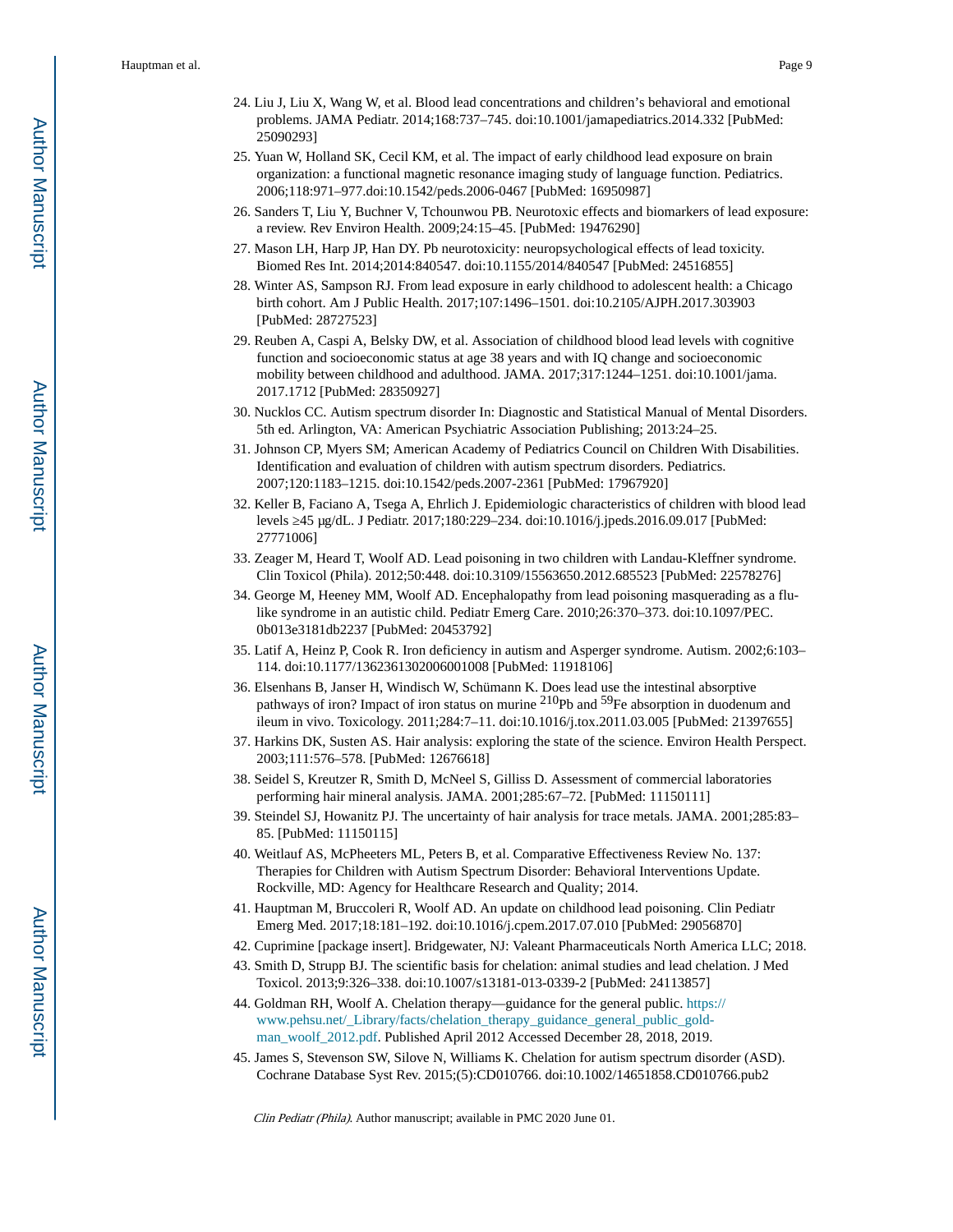Hauptman et al. Page 10

- 46. Brown MJ, Willis T, Omalu B, Leiker R. Deaths resulting from hypocalcemia after administration of edetate disodium: 2003-2005. Pediatrics. 2006;118:e534–e536. doi:10.1542/peds.2006-0858 [PubMed: 16882789]
- 47. Baxter AJ, Krenzelok EP. Pediatric fatality secondary to EDTA chelation. Clin Toxicol (Phila). 2008;46:1083–1084. doi:10.1080/15563650701261488 [PubMed: 18949650]
- 48. Atwood KC, Woeckner E. In pediatric fatality, edetate disodium was no accident. Clin Toxicol (Phila). 2009;47:256. doi:10.1080/15563650802701937 [PubMed: 19274502]
- 49. Dove D, Warren Z, McPheeters ML, Taylor JL, Sathe NA, Veenstra-VanderWeele J. Medications for adolescents and young adults with autism spectrum disorders: a systematic review. Pediatrics. 2012;130:717–726. doi:10.1542/peds.2012-0683 [PubMed: 23008452]
- 50. Akins RS, Angkustsiri K, Hansen RL. Complementary and alternative medicine in autism: an evidence-based approach to negotiating safe and efficacious interventions with families. Neurotherapeutics. 2010;7:307–319. doi:10.1016/j.nurt.2010.05.002 [PubMed: 20643384]
- 51. Kwong WT, Friello P, Semba RD. Interactions between iron deficiency and lead poisoning: epidemiology and pathogenesis. Sci Total Environ.2004;330:21–37.doi:10.1016/j.scitotenv. 2004.03.017 [PubMed: 15325155]
- 52. Hamp N, Zimmerman A, Hoffen J. Advocating for automatic eligibility for early intervention services for children exposed to lead. Pediatr Ann. 2018;47:e413–e418. doi: 10.3928/19382359-20180924-01 [PubMed: 30308678]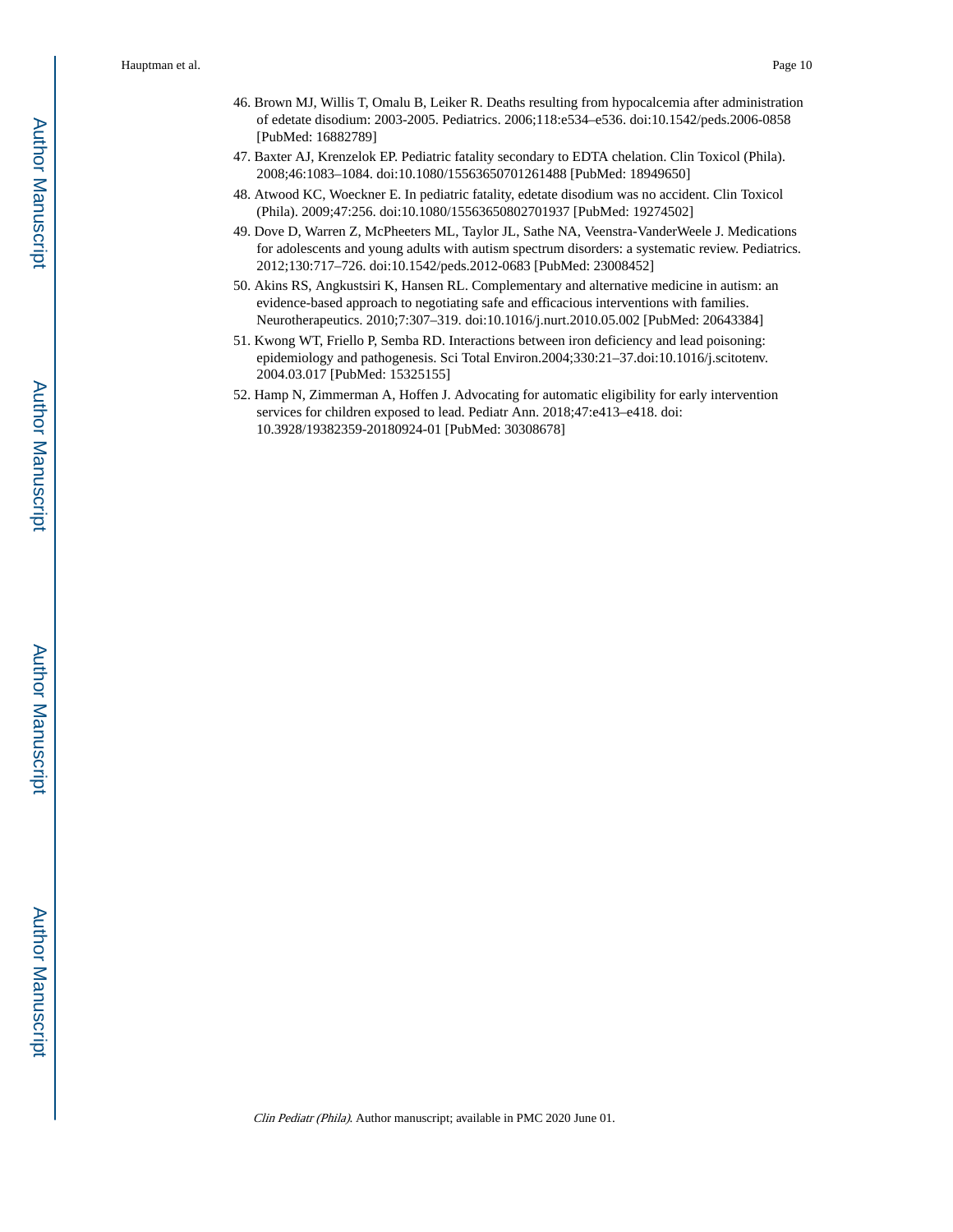Author Manuscript

**Author Manuscript** 

## **Table 1.**

Recommendations: BLL Testing for Children With ASD. Recommendations: BLL Testing for Children With ASD.

- Providers should be aware of local lead-screening guidelines, but also be conscious of the fact that children with ASD may require enhanced or extended screening. Providers should be aware of local lead-screening guidelines, but also be conscious of the fact that children with ASD may require enhanced or extended screening. **1**
- Providers should inquire into pica behaviors for a child with ASD at every well-child visit, especially in a child with comorbid anemia or iron deficiency. Providers should inquire into pica behaviors for a child with ASD at every well-child visit, especially in a child with comorbid anemia or iron deficiency.

 $\alpha$ 

- For all preschool children diagnosed with ASD who live in older neighborhoods where lead hazards are likely, testing with BLL should be carried out during well child care at least For all preschool children diagnosed with ASD who live in older neighborhoods where lead hazards are likely, testing with BLL should be carried out during well child care at least annually. **3**
- Children with ASD who continue to manifest hand-mouth behaviors and ingestion of nonfood items (pica) should be tested with annual BLLs even into later childhood and adolescence. Children with ASD who continue to manifest hand-mouth behaviors and ingestion of nonfood items (pica) should be tested with annual BLLs even into later childhood and adolescence. **4**
- Lead poisoning should be considered in the differential diagnosis of children with ASD who present to a health care facility with changes in behavior (eg. lethargy, increased irritability,<br>agitation, and increased wakefuln agitation, and increased wakefulness), new gastrointestinal symptoms (eg, new onset anorexia, abdominal pain, and constipation), or new-onset regression in their speech or development. Lead poisoning should be considered in the differential diagnosis of children with ASD who present to a health care facility with changes in behavior (eg, lethargy, increased irritability, **5**

Abbreviations: BLL, blood lead level; ASD, autism spectrum disorder. Abbreviations: BLL, blood lead level; ASD, autism spectrum disorder.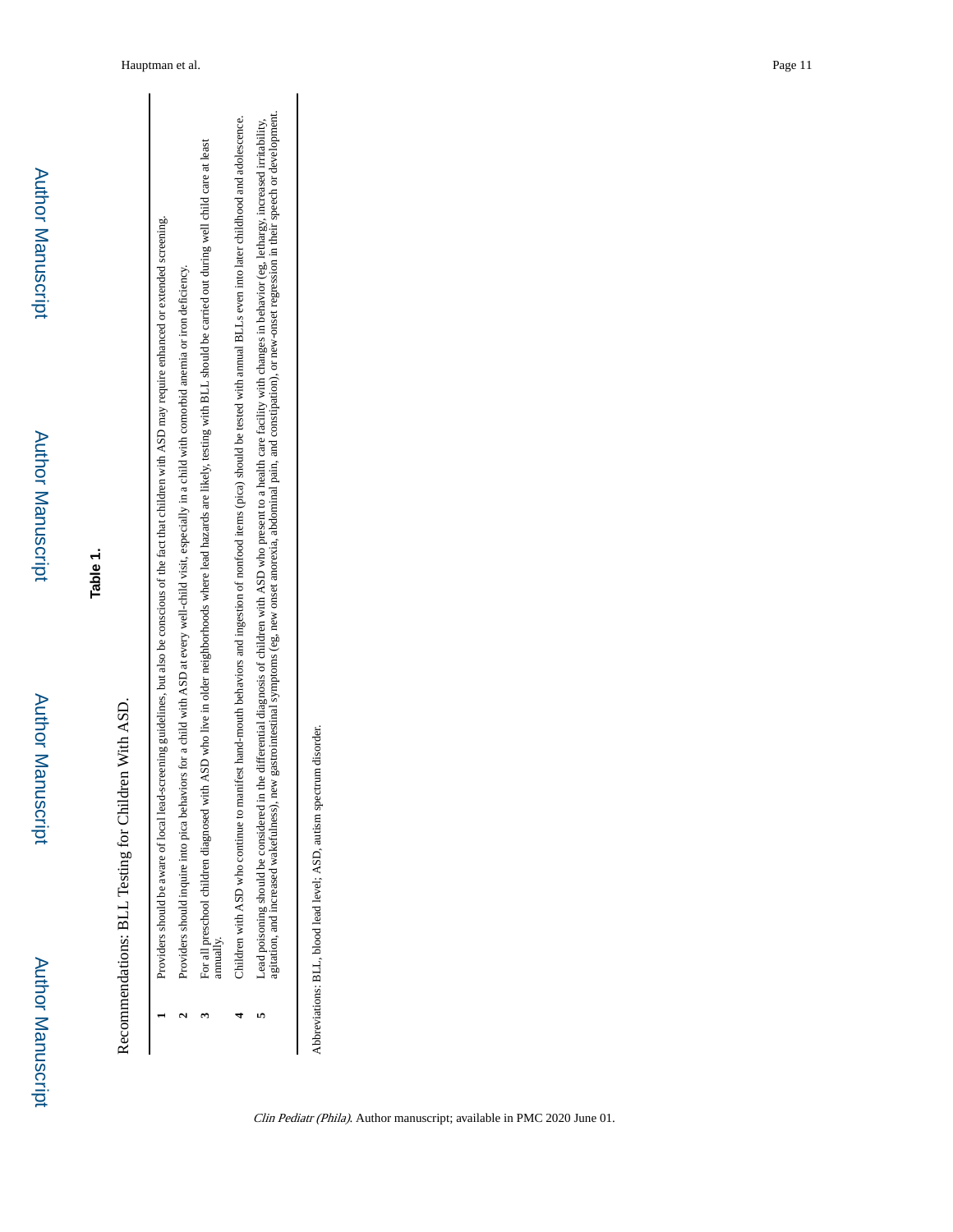- Often affects both preschool and school-aged children, and sometimes adolescents Often affects both preschool and school-aged children, and sometimes adolescents **1**
- Invariably associated with increased hand-mouth behaviors and/or pica habits Invariably associated with increased hand-mouth behaviors and/or pica habits  $\sim$
- Persistent risk of re-exposures over time Persistent risk of re-exposures over time **3**
- Increased risk of iron deficiency as a comorbidity due to inadequate dietary sources of iron Increased risk of iron deficiency as a comorbidity due to inadequate dietary sources of iron **4**
- Poor therapeutic adherence and other behavioral challenges in medical management Poor therapeutic adherence and other behavioral challenges in medical management **5**
- Need for special educational services Need for special educational services **6**
- Multiple medical, social, educational, housing, and economic stressors on the family Multiple medical, social, educational, housing, and economic stressors on the family **7**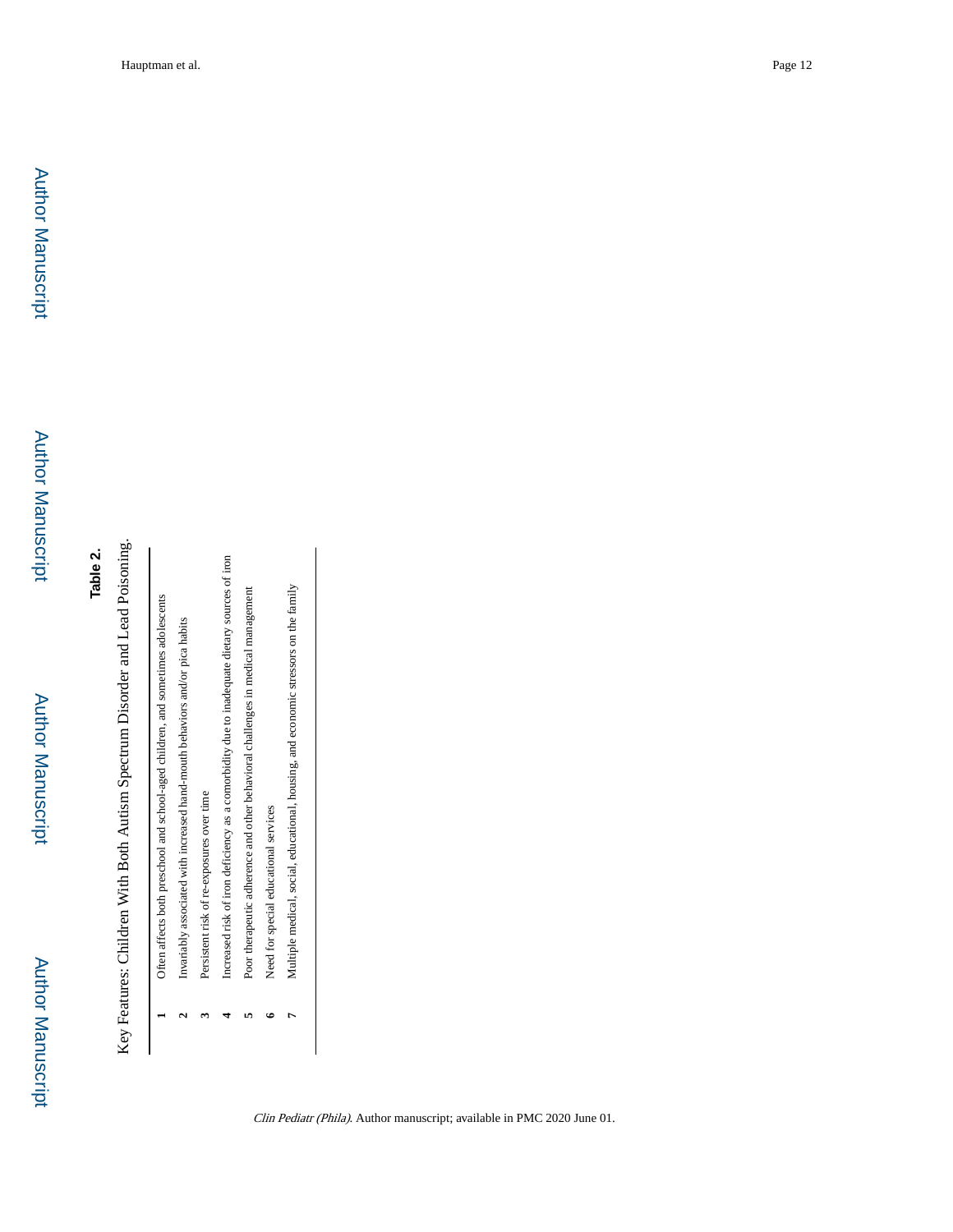| ī |
|---|
|   |
|   |
| í |
|   |
|   |
|   |
|   |
|   |
|   |
|   |
|   |
|   |
|   |
|   |
|   |
|   |
|   |
|   |
|   |
|   |
|   |
|   |
|   |
|   |
|   |
|   |
|   |
|   |
|   |
|   |

# **Table 3.**

# Office Management: Elevated BLL and ASD. Office Management: Elevated BLL and ASD.

| ì<br>$\overline{a}$<br>١<br>Ì<br>ł<br>ì<br>t<br>Í<br>ׇ֦֘֡<br>١<br>l<br>l<br>i<br>١<br>ׇ֘֒<br>ׇ֘֒<br>֧֧֧֧֧֧֧֦֧֧֦֧֧֦֧֧֧֦֧֧֧֦֧֧֦֧֧֦֧֧֧֧֚֚֚֚֚֚֚֚֚֚֚֚֚֚֚֚֚֚֚֚֚֚֚֚֚֚֚֚֚֚֚֚֝֝֝֓֝֓֝֓֓֓֓֓֞֓֞<br>Ï<br>j<br>١<br>١<br>i<br>j<br>Π<br>ì<br>Ï<br>١<br>Į<br>i<br>j<br>j<br>١<br>١<br>www.com<br>in HT<br>i<br>l | ļ<br>֕<br>I<br>֖֖֖֖֖֖֧֪ׅ֖֧֪֪֪֪֪֪֪֪֪֪ׅ֖֚֚֚֚֚֚֚֚֚֚֚֚֚֚֚֚֚֚֚֚֚֚֚֚֚֚֚֚֚֚֚֡֝֓֝֓֞<br>ł<br>ì<br>i<br>ξ<br>g<br>ļ<br>i<br><b>Thank</b><br>j<br>Š |
|---------------------------------------------------------------------------------------------------------------------------------------------------------------------------------------------------------------------------------------------------------------------------------------------------|------------------------------------------------------------------------------------------------------------------------------------------|
|---------------------------------------------------------------------------------------------------------------------------------------------------------------------------------------------------------------------------------------------------------------------------------------------------|------------------------------------------------------------------------------------------------------------------------------------------|

- Discussion of nutrition in children with lead poisoning and ASD is an important part of the visit. Is the child's diet balanced enough to provide adequate supplies of nutrients? Educating Discussion of nutrition in children with lead poisoning and ASD is an important part of the visit. Is the child's diet balanced enough to provide adequate supplies of nutrients? Educating<br>caretakers about good sources of i caretakers about good sources of iron, vitamin D, and other nutrients may give them knowledge of alternative foods to try that may be more palatable to the child.  $\overline{2}$
- Periodic monitoring of blood vitamin D (25-hydroxycholecalciferol) and iron levels can inform dietary counseling and the need for supplemental sources of iron, calcium, and/or vitamin Periodic monitoring of blood vitamin D (25-hydroxycholecalciferol) and iron levels can inform dietary counseling and the need for supplemental sources of iron, calcium, and/or vitamin  $\Delta$ **3**
- Clinicians should be familiar with state and federal regulations related to monitoring for childhood lead exposure as well as remediation and abatement of lead hazards in a child's Clinicians should be familiar with state and federal regulations related to monitoring for childhood lead exposure as well as remediation and abatement of lead hazards in a child's environment. environment **4**
- Clinicians should reach out to medical-legal partnerships on a family's behalf, potentially leveraging the American with Disabilities Act, to advocate for suitable housing accommodations Clinicians should reach out to medical-legal partnerships on a family's behalf, potentially leveraging the American with Disabilities Act, to advocate for suitable housing accommodations for their patients with ASD and lead poisoning who continue to reside in a home with un-remediated lead hazards. for their patients with ASD and lead poisoning who continue to reside in a home with un-remediated lead hazards. **5**
- Close coordination with state or local governmental CLPPP is essential. These programs can advise families about grants and loans for which they may be eligible to help defray the Close coordination with state or local governmental CLPPP is essential. These programs can advise families about grants and loans for which they may be eligible to help defray the economic burden of lead abatement. economic burden of lead abatement **6**
- For clinicians who have resources available in their office, such as social workers or case managers, such personnel can be instrumental in acting as liaisons to community-level resources For clinicians who have resources available in their office, such as social workers or case managers, such personnel can be instrumental in acting as liaisons to community-level resources<br>and helping to coordinate services and helping to coordinate services for families. **7**

Abbreviations: BLL, blood lead level; ASD, autism spectrum disorder; CLPPP, childhood lead poisoning prevention programs. Abbreviations: BLL, blood lead level; ASD, autism spectrum disorder; CLPPP, childhood lead poisoning prevention programs.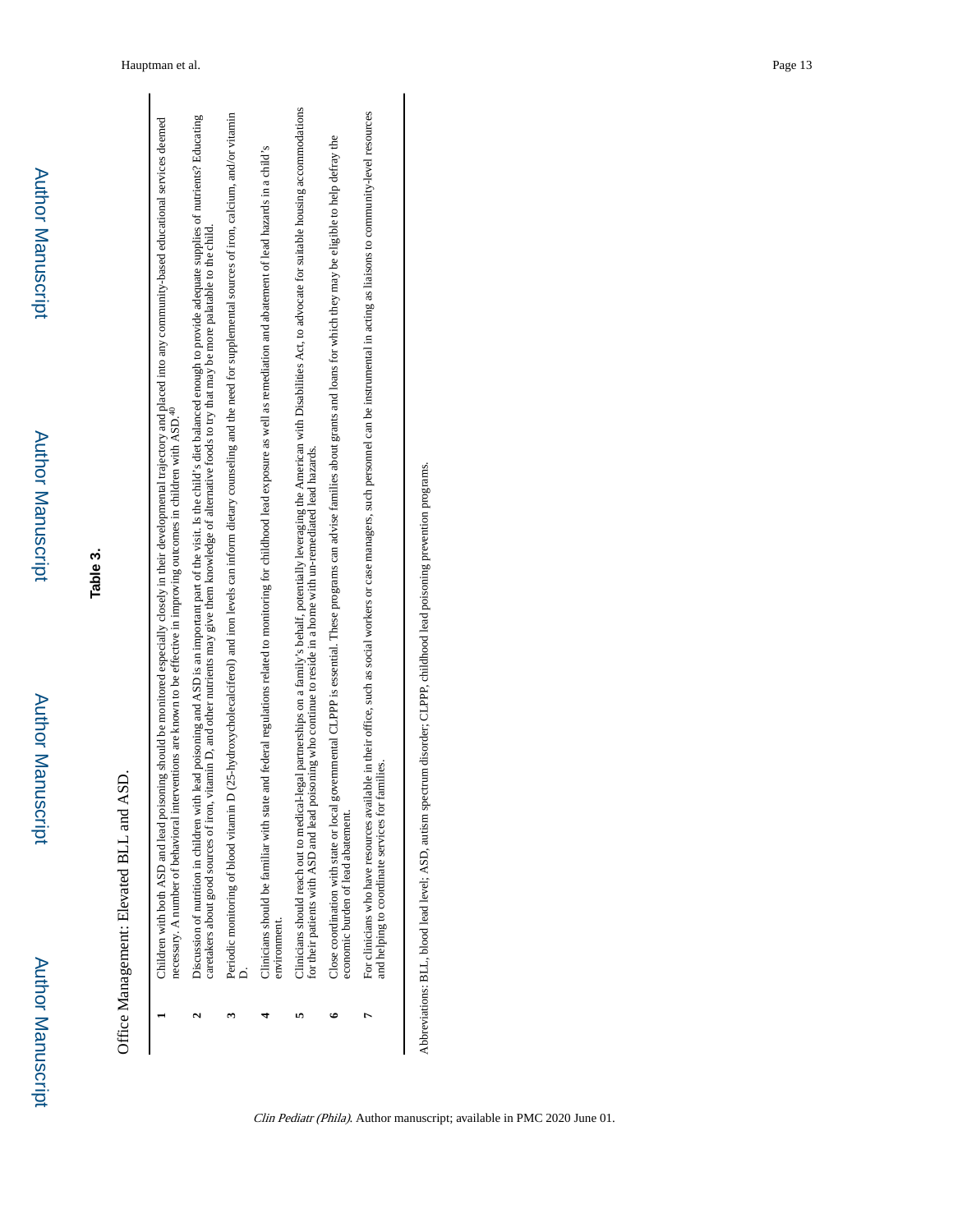Author Manuscript

**Author Manuscript** 

## **Table 4.**

## Hospitalization. Hospitalization.

Reasons for hospitalization of children with ASD and lead poisoning are much the same as those without ASD. Children exhibiting signs of severe, life-threatening poisoning, such as<br>seizures or encephalopathy, may require t Reasons for hospitalization of children with ASD and lead poisoning are much the same as those without ASD. Children exhibiting signs of severe, life-threatening poisoning, such as seizures or encephalopathy, may require triage to a critical care unit. Those with severe poisoning (BLL) will and moderate poisoning (BLL 45-69 μg/dL) may require admission for close neurologic monitoring and administration of chelants, while community-level agencies assess the safety of the home. **1**

- Children with ASD may benefit from nonpharmacologic behavioral interventions while hospitalized for lead poisoning. Behavioral management teams and child life services, if available, Children with ASD may benefit from nonpharmacologic behavioral interventions while hospitalized for lead poisoning. Behavioral management teams and child life services, if available, can be helpful in providing guidance. can be helpful in providing guidance.  $\overline{2}$
- For children who require continuous intravenous (IV) therapy with CaNa2EDTA, providing short breaks disconnected from the IV for 1 to 2 hours a day can allow children time to use up<br>pent up energy while still receiving the For children who require continuous intravenous (IV) therapy with CaNa2EDTA, providing short breaks disconnected from the IV for 1 to 2 hours a day can allow children time to use up pent up energy while still receiving the majority of their medication course. **3**
	- Treatment of these children requires a degree of flexibility. Utilizing a 1:1 sitter can help decrease the risk of IV removal. **4**
		- Treatment of these children requires a degree of flexibility. Utilizing a 1:1 sitter can help decrease the risk of IV removal.
			- Blood draws may require extra helping hands and child life specialists for older children with ASD. Blood draws may require extra helping hands and child life specialists for older children with ASD. **5**
- When urine collection is required for monitoring of nephrotoxic side-effects of chelant medications, cotton balls are a preferred alternative collection method to urinary catheterization in When urine collection is required for monitoring of nephrotoxic side-effects of chelant medications, cotton balls are a preferred alternative collection method to urinary catheterization in diapered children. diapered children. **6**

Abbreviations: ASD, autism spectrum disorder; BLL, blood lead level. Abbreviations: ASD, autism spectrum disorder; BLL, blood lead level